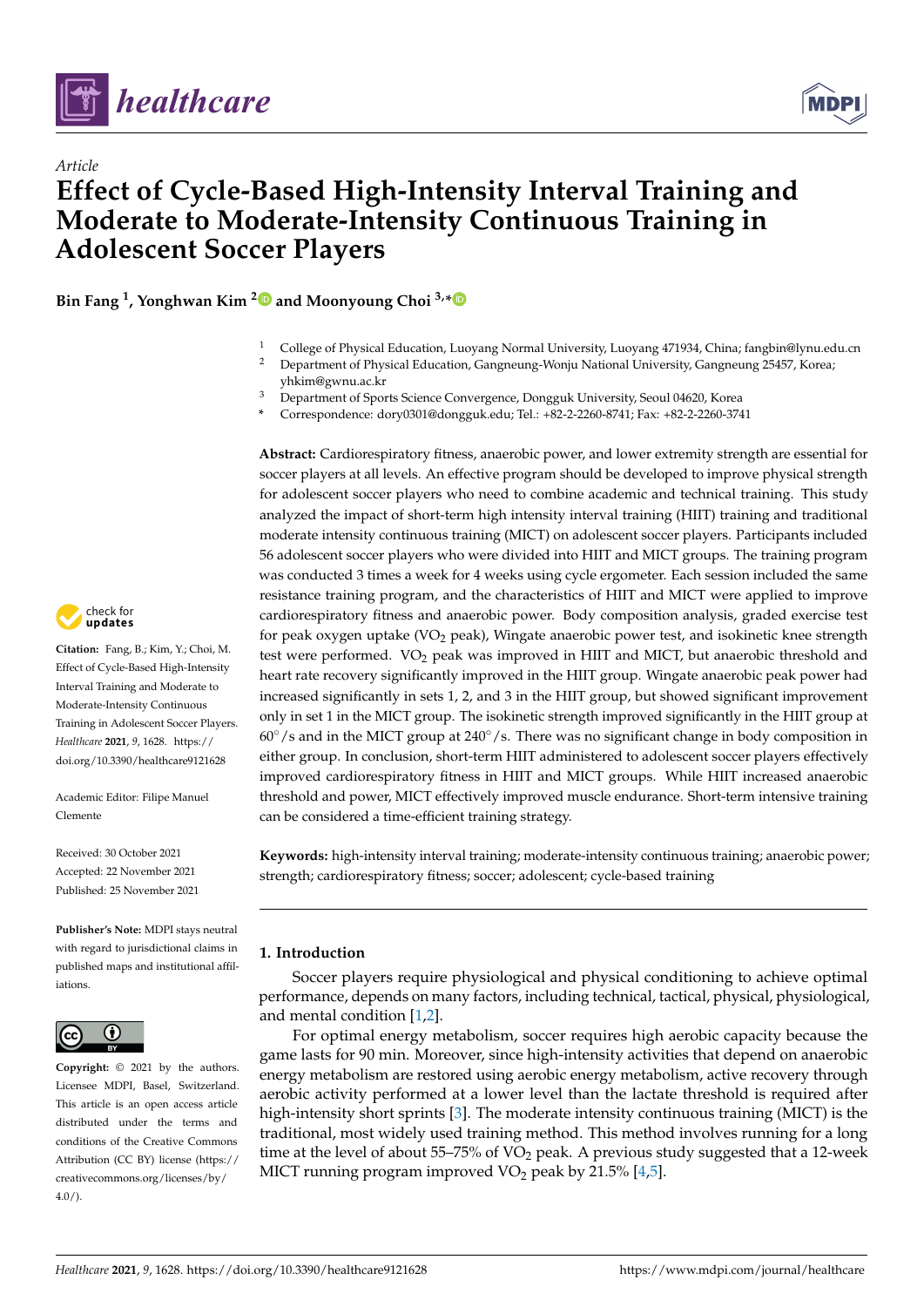Meanwhile, because soccer involves repeated intermittent high-intensity running, it is necessary to optimize the physiologically high-level anaerobic energy system [\[6\]](#page-10-5). The activities that have a decisive influence on the outcome of a soccer match include sprints, jumping, duels, and kicking, all of which require explosive power [\[7\]](#page-10-6). The average exercise intensity, measured by the maximum heart rate during the 90-min game, is reportedly close to the lactate threshold or anaerobic threshold level [\[2\]](#page-10-1). Soccer players spend 11% of their total competition time in high-intensity anaerobic activity, causing lactate accumulation, and run a high-intensity sprint every 90 s. Therefore, anaerobic capacity is a factor that significantly affects performance [\[8\]](#page-10-7).

An increase in maximal strength generally leads to an increase in relative strength and muscle power. Previous studies have reported a significant proportional relationship of maximal strength with acceleration and movement speed [\[9\]](#page-10-8). Additionally, in soccer, the muscle contractility of the lower extremities can affect the improvement of very important skills in soccer matches, such as changing direction, sprinting, and changing speed [\[10\]](#page-10-9). The key factors for a successful soccer match are, therefore, related to maximal strength of the lower extremities and anaerobic power [\[7\]](#page-10-6).

The high-intensity interval training (HIIT) can not only improve anaerobic capacity but also cardiorespiratory fitness by meeting these needs. HIIT involves repeating 5–45 s of high-intensity training and 2–4 min of recovery for up to 40 min [\[11\]](#page-10-10). Because HIIT is similar to soccer games, the intensity of training interval consists of over  $80\%$  with VO<sub>2</sub> peak higher than the anaerobic threshold, and intensity of recovery interval is around 50% [\[5](#page-10-4)[,12\]](#page-10-11).

The HIIT is characterized by the ability to improve both aerobic and anaerobic metabolism and has been reported to provide more effective improvements than MICT [\[13\]](#page-10-12). After 8 weeks of HIIT training, the maximum oxygen uptake reportedly improved by +8%, the glycogen content acting as energy for the anaerobic system increased by +3%, and the recovery heart rate changed by −7% [\[14\]](#page-10-13). Also, studies conducted on youth soccer players have shown positive results. McMillan et al. [\[15\]](#page-10-14), reported that VO2 max, skirt jump, and counter movement jump height were significantly improved after 10 weeks of HIIT. Moreover, Mosey's study showed an improvement in time reduction of 3.5% as measured by the Intermittent Fitness Test with HIIT once a week for 8 weeks [\[15\]](#page-10-14).

However, despite the positive effects of HIIT, adolescents with low physical fitness and low training compliance are more likely to drop out because they repeat and continue high-intensity training. A previous study on the prevalence and predictors of HIIT dropout reported a 17.6% dropout rate, and that long training periods, and long exercise session times [\[16\]](#page-10-15). However, HIIT performed on a stationary bicycle showed a significantly lower dropout rate than a form of training such as running [\[17\]](#page-10-16). Compared to plyometric or sprint training, HIIT using a stationary bicycle has the advantage of being able to monitor the heart rate response in real time and it is easy to observe the training effect according to the absolute training intensity [\[18\]](#page-10-17). Moreover, training using a stationary bicycle can be useful for soccer players even to prevent occupational overuse syndrome [\[19\]](#page-10-18).

However, HIIT studies have mainly focused on running-based training, and there are not many studies examining whether short-term bicycle-based HIIT is effective for youth soccer players. Therefore, this study compared two groups of adolescent soccer players, one performing MICT and another performing HIIT using a bicycle ergometer, and analyzed changes in cardiorespiratory fitness, anaerobic power, fatigue index, isokinetic knee strength, and body composition.

## **2. Method**

#### *2.1. Participants*

The participants were 83 boys (15–18 years old) high school soccer players who visited the player training center after seeing an announcement on the bulletin board. In consultation with the coach in charge, they chose between HIIT and MICT, and participated in the training for 4 weeks. By the end of the sessions, 13 patients undergoing rehabilitation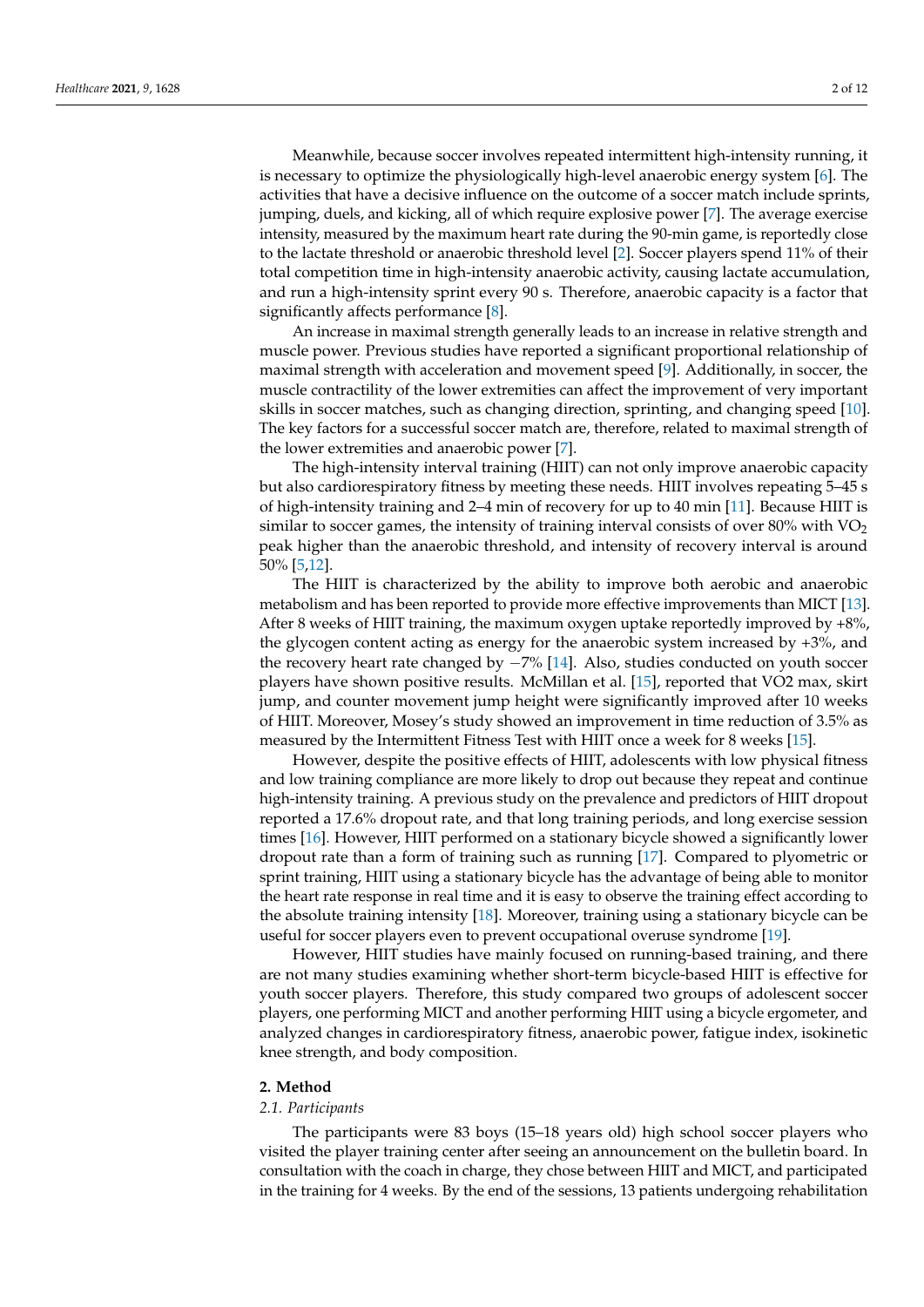due to knee, ankle, and back injuries since the beginning and 14 dropouts during the study were excluded from the analysis. Therefore, the final analysis included 27 participants in the HIIT group and 29 in the MICT group. Written informed consent from the participants as well as their guardians or team coaches was obtained. Approval from the Gangeung-Wonju National University Research Ethics Committee was obtained for this study (GWNUIRB-2021-11; approval date: 25 February 2021).

## *2.2. Body Composition*

Body composition was measured using Inbody 720 (Inbody Co., Seoul, Korea), which uses bioelectrical impedance to measure the impedance of each part of the body using an 8-point tactile electrode system [\[20\]](#page-10-19). The Inbody device sends varying frequencies of alternating current to the body through hands and feet. The analyzer uses a tetrapolar 8-point tactile electrode system and performs 30 impedance measurements at six frequencies (1, 5, 50, 250, 500, 1000 kHz) with a test duration of about 60 s [\[21\]](#page-10-20). This device passes current through the body through resistors and capacitors, resistors measure extracellular and intracellular fluids, and capacitors measure cell membranes [\[22\]](#page-10-21). These impedance values are then used to predict several variables, including body fat percentage, fat mass, fat-free mass, and total body water. Compared to DXA, InBody devices tend to underestimate body fat percent and fat mass and overestimate fat-free mass but have the advantage that individual errors are relatively small [\[23\]](#page-10-22). Fat mass and muscle mass were measured as weight in kg. Fat and muscle ratios were converted into percentages by dividing the measured fat mass and muscle mass by body weight, respectively. For accurate measurement, the participants removed conductive metals and jewelry that came into contact with the skin. After wiping the hands and soles of their feet with an alcohol swab, they stood on the electrode scaffold. Measurements were performed in a position in which both hands were widened by about 30° after holding the electrode handle. To minimize measurement error, the intake of food, beverage, alcohol, caffeine, etc., as well as vigorous physical activity, were restricted for 8 h before measurement.

# *2.3. Cardiorespiratory Fitness*

The peak oxygen uptake  $(VO<sub>2</sub>$  peak) was measured for cardiorespiratory fitness (CRF). Additionally, anaerobic threshold and heart rate recovery were measured using a treadmill and a gas analyzer (Vmax229, Sensormedics Co., Yorba Linda, CA, USA). The test protocol used BURCE, and the intensity was gradually increased every 3 min [\[24\]](#page-10-23). Heart rates were measured at 1 min and 3 min after the test ended to measure the heart rate recovery rate. For the anaerobic threshold, the ventilation volume,  $VO<sub>2</sub>$ , and  $VCO<sub>2</sub>$  recorded results were analyzed every 10 s after the end of the test. These three volumes gradually increased, and then the point showed a sudden increase [\[25\]](#page-10-24).

The contents and purpose of the test were explained to the participant and guardian or coach, and a written consent form for the test was completed prior to proceeding. To prepare for the risk to the heart that may occur during the test and to ensure safety, an electrocardiogram analyzer (Case8000, GE Marquette Co., Cleveland, OH, USA) was utilized to continuously monitor and measure heart activity by a cardiologist. Blood pressure was checked every minute during the test, and the measurement value 1 min before the stage change and rating of perceived exertion (RPE) were measured every 3 min. Although the test was conducted on the premise of measuring the maximum CRF, the test was stopped if an abnormality was found on the electrocardiogram, the RPE was 17 or higher, the heart rate and oxygen intake did not increase despite the increase in exercise intensity, or the participant requested discontinuation based on their subjective symptoms [\[20\]](#page-10-19). Participants who did not reach 90% or more of the predicted maximum heart rate (220 − age) or prematurely terminated training were excluded from the analysis.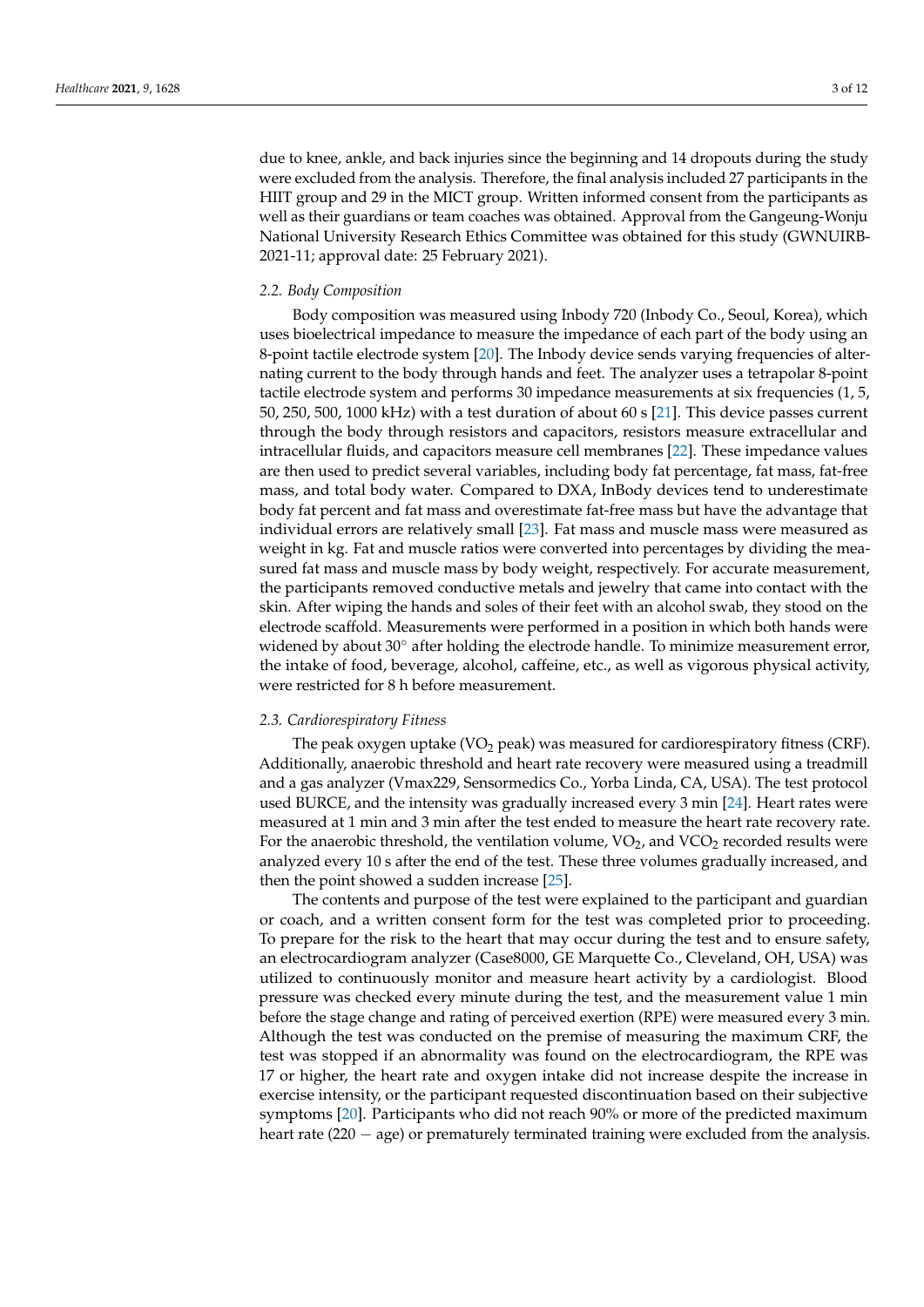# *2.4. Anaerobic Power and Fatigue*

Anaerobic power and fatigue were measured using the Wingate test. The Wingate test is the most commonly performed test to measure anaerobic capacity in athletes. The test consists of a 30-s sprint for a constant load applied according to body weight (0.075 kg<sup>-1</sup> body mass) [\[26\]](#page-10-25). A friction-loaded cycle ergometer (Monark model 864 Crescent AB, Varberg, Sweden) was used for the measurement. The height of the saddle and handlebar was individually adjusted to fit the body structure of the participant. The saddle height was adjusted such that when the participant sat on the saddle and extended one leg as much as possible, it was at a 25- to 35-degree angle. First, for warm-up, the number of revolutions per minute was set to 80 revolutions per minute (RPM) under a light load of 1 kp (50 watts), and cycling was performed for 4 min. After a warm-up, the examiner counted down 5 s before the start and applied the calculated load simultaneously as the examiner's "start" signal. The participant tried to exert maximal RPM for 30 s, and the examiner verbally encouraged the participant to continue maximal effort throughout the test. The inspector recorded the RPM every 5 s during the test, and after the test was finished, the Peak RPM, the lowest RPM, and the average RPM were recorded. Peak Power was calculated using the measured record.

## Peak power =  $[(Peak RPM/12) \times kp \times (6/0.0833)]$

The peak power measured as an absolute value was defined as the relative peak power using the value divided by the body weight. Fatigue index refers to the percentage of power lost from the start to the end of the test and was calculated by multiplying the difference between the peak RPM and the lowest RPM by the peak RPM by 100. A total of 3 sets were repeated for the test, and the rest period between sets was set to 2 min.

Fatigue index =  $[(peak RPM – minimum RPM)/peak RPM] \times 100$ 

## *2.5. Isokinetic Knee Strength*

The isokinetic knee strength was measured using an isokinetic dynamometer (Humac Norm, CSMi, Stoughton, MA, USA) in extension and flexion strength of the knee joint. The isokinetic dynamometer is a computerized and mechanically speed-resisting force measuring device [\[27\]](#page-10-26). Angular velocities of 60, 180, and 240◦/s were performed. Measurement for muscle strength was performed at an angular velocity of  $60°/s$ , at an angular velocity of 180◦/s for muscle power, and an angular velocity of 240◦/s for muscle endurance.

Participants sat in a chair and aligned the dynamometer axis with the lateral epicondyle of the femur to align the knee anatomical axis. Measurements were made with uniaxial contractions for extension and flexion of the knee. The test method was explained to the participants, and several practice exercises were conducted to ensure understanding. The range of flexion and extension of the knee for the examination was set to 0–90 degrees, and the maximum knee-stretched position was set to 0 degrees. The knee was flexed 90 degrees. First, the examiner signaled to wait. The first extension measurement was made with the start signal, and flexion was measured with the next signal. The participant performed 4 measurements at an angular velocity of  $60°/s$ , 4 times at an angular velocity of 180°/s, and 25 measurements at an angular velocity of near 240°/s. For muscle strength, peak torque was measured, and the unit was Newton meter (Nm). Muscle power was measured by average power using watts, and muscle endurance was measured by total work using joules. The measured absolute values of muscle strength, power, and endurance were calculated by dividing the value by body weight as a percentage, and the relative values of extensors and flexors were added for analysis.

## *2.6. Training Program*

# 2.6.1. High-Intensity Interval Training

The Repeated Wingate sprint protocol, as described within the HIIT program used by Breenfeldt et al. [\[28\]](#page-10-27), was applied and performed 3 times a week for 4 weeks. The Repeated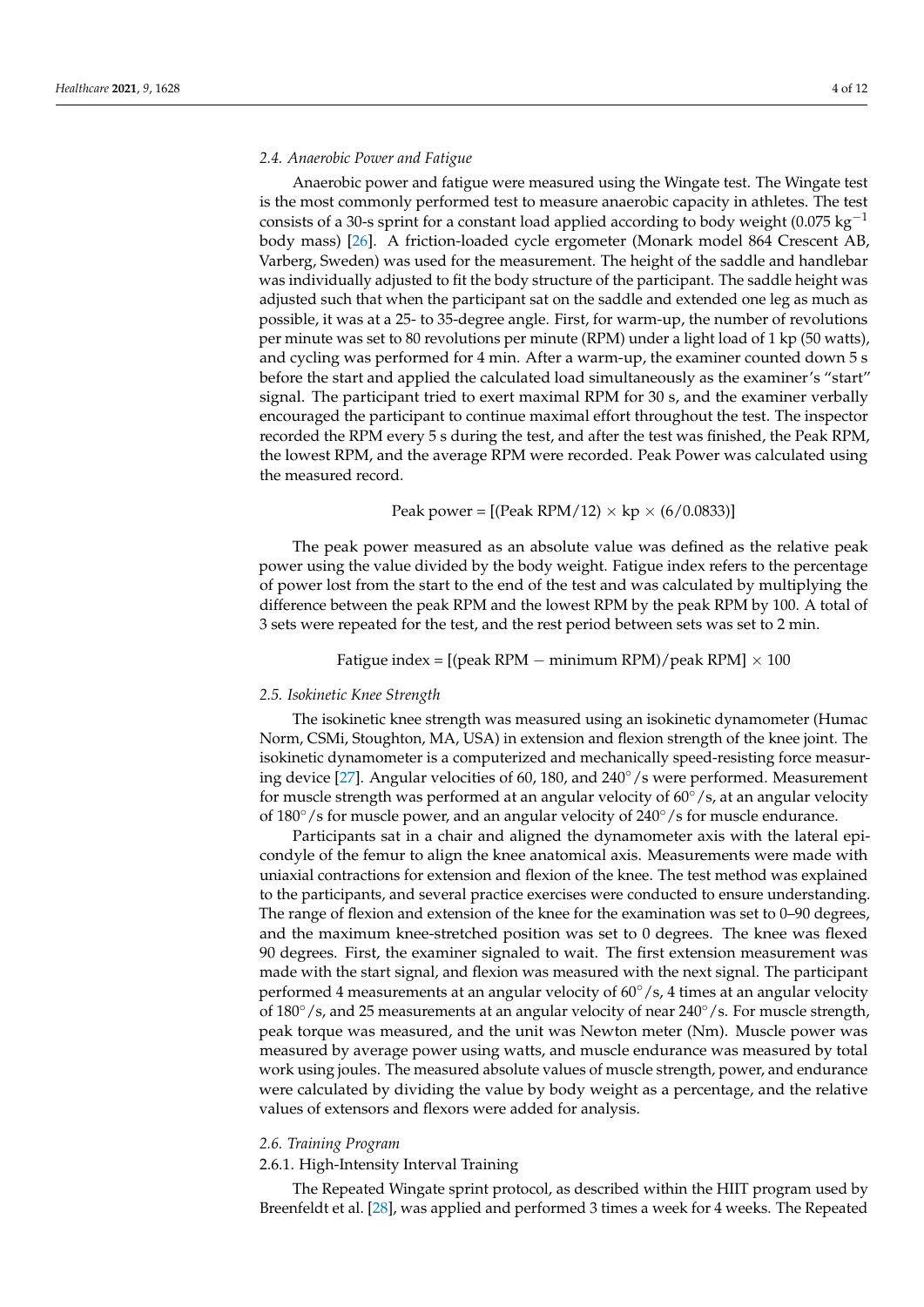Wingate sprint protocol is a sprint interval training (SIT) method that involves an effort of 30 s close to maximum and "all out" Participants performed warm-up at 60 RPM for 10 min under a load of 1 kp corresponding to 50 W. After a warm-up, the load on the pedal was removed, and the participant performed unloaded pedaling, gradually increasing the pedaling speed and then starting this training immediately after reaching 100 RPM or more. Individual load (0.075 kg<sup>-1</sup> body mass) according to their body weight was applied along with a start signal to the participants, and they were verbally encouraged to pedal as quickly as possible for 30 s. After 30 s of Wingate sprint, participants took an active rest while holding 60 RPM for 2 min at a load of 1 kp. During the last 5 s of the rest period, the participant again reached over 100 RPM, and the 30-s Wingate sprint was repeated. During the entire training, participants performed 6 sets of 30-s Wingate sprints and recovery 2-min intervals. After this exercise, cycling in break interval was performed at 60 RPM at 1 kp load for 10 min. Next, 6 sets of 30-s. Wingate sprints were once again repeated.

#### 2.6.2. Moderate-Intensity Continuous Training

The MICT program was conducted 3 times a week for 4 weeks in the same way as the HIIT group using the training program described in Ko et al. [\[18\]](#page-10-17). The MICT group performed continuous cycling for 60 min at moderate intensity, eliciting  $55-75\%$  of the VO<sub>2</sub> peak using an electromagnetically braked cycle ergometer. To set the training intensity, the heart rate at 55–75% of  $VO<sub>2</sub>$  peak was applied using the data output from the CRF test. An electronic heart rate monitoring device (Polar H10, Polar Electro, Bethpage, NY, USA) was used so that athletes and trainers could check in real-time.

## 2.6.3. Resistance Training

HIIT and MICT groups completed the same resistance training (RT) programs. All training consisted of 12 sessions (3 times a week for 4 weeks). The RT program consisted of weight training focused on strengthening the muscles. Following the American College of Sports Medicine (ACSM) recommendations, 12 repetitions of 3 sets at 80% of 1 RM were performed to increase strength [\[29\]](#page-10-28). One repetition maximum (1 RM) measurement was performed on the first day, and the direct measurement method was performed by the researchers. Resistance exercise was applied equally to both groups. Participants performed resistance exercise after HIIT or MICT training was completed and after sufficient rest for 30 min or more. Weight training equipment included leg extension, leg curl, leg press, hip abduction, inner thigh, shoulder press, chest press, butterfly, lat pull-down, long pull, arm curl, and abdominal machines. The participants decided on the order in which they would use the equipment and move from one machine to another after their training.

## *2.7. Data Statistics*

The G\*power software (G\*power 3.1, University of Düsseldorf, Düsseldorf, Germany) was used for sample size calculation. The conditions were as follows; Wilcoxon signed-rank test (one sample case), effect size d = 0.5;  $\alpha$  error prob = 0.05; Power (1- $\beta$  error probability) = 0.90. Data were analyzed using IBM SPSS Statistics for Windows/Macintosh, version 25.0 (IBM Corp., Armonk, NY, USA), and continuous variables were recorded as mean and standard deviation. As a result of performing the normality test with Kolmogorov–Smirnov and Shapiro–Wilk, the main analysis variables did not show a normal distribution; therefore, a nonparametric analysis was performed. The Wilcoxon method was used to perform intragroup of pre- and post-comparison. For comparison between groups, the Mann–Whitney method was used. The significance level was set at  $p < 0.05$ .

# **3. Results**

## *3.1. General Characteristics*

The participants were classified according to groups, and the general characteristics of the participants are shown in Table [1.](#page-5-0) When comparing the HIIT and the MICT groups,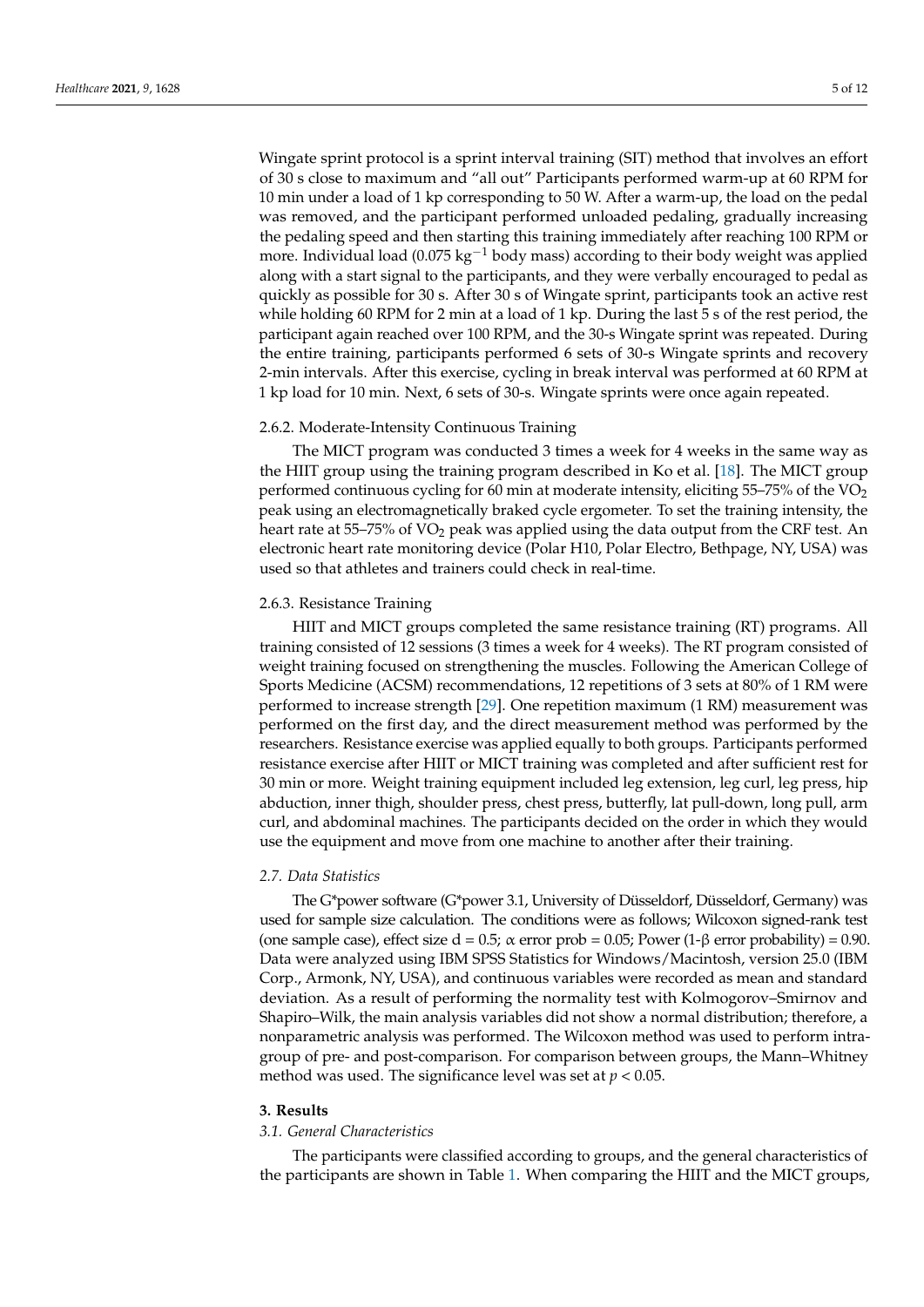there was no statistically significant difference in age, height, weight, and body mass index (BMI).

<span id="page-5-0"></span>**Table 1.** General Characteristics.

| <b>Variables</b>       | <b>HIIT</b> $(n = 27)$ | <b>MICT</b> $(n = 29)$ |          | <i>p</i> -Values |
|------------------------|------------------------|------------------------|----------|------------------|
| Age, years             | $15.7 + 0.8$           | $15.8 + 0.7$           | $-0.506$ | 0.615            |
| Height, cm             | $176.0 + 5.5$          | $178.7 + 5.3$          | $-1.884$ | 0.064            |
| Weight, kg             | $64.3 + 6.6$           | $65.8 + 6.3$           | $-0.891$ | 0.377            |
| BMI, kg/m <sup>2</sup> | $20.8 + 2.0$           | $20.6 + 1.5$           | 0.383    | 0.703            |

Abbreviations: HIIT, high-intensity interval training; MICT, moderate-intensity continuous training; BMI, body mass index.

#### *3.2. Cardiorespiratory Fitness*

In the change of  $VO<sub>2</sub>$  peak before and after training, both the HIIT group and the MICT group showed a statistically significant increase after training ( $p = 0.012$  and  $p = 0.028$ ), while the anaerobic threshold showed a statistically significant increase after training only in the HIIT group ( $p = 0.025$ ). In the heart rate recovery rate 1 min ( $p = 0.029$ ) and 3 min  $(p = 0.015)$  after the end of the test, the recovery rate increased significantly after training only in the HIIT group (Table [2\)](#page-5-1).

| <b>Variables</b>          | Group       | Pre             | Post            | Difference (%) | $p$ -Values |
|---------------------------|-------------|-----------------|-----------------|----------------|-------------|
| $VO2$ peak,<br>mL/kg/min  | <b>HIIT</b> | $47.7 \pm 6.7$  | $55.3 \pm 7.5$  | 15.9           | $0.012*$    |
|                           | <b>MICT</b> | $48.1 \pm 7.4$  | $52.2 \pm 8.9$  | 8.5            | $0.028*$    |
|                           | $p$ -values | 0.524           | $0.041*$        |                |             |
|                           | <b>HIIT</b> | $64.2 \pm 8.9$  | $73.5 \pm 6.6$  | 16.6           | $0.025*$    |
| Anaerobic<br>Threshold, % | MICT        | $65.4 \pm 7.3$  | $68.0 \pm 6.9$  | 4.0            | 0.138       |
|                           | $p$ -values | 0.495           | $0.031*$        |                |             |
| Recovery 1 m<br>HR, $%$   | <b>HIIT</b> | $55.7 \pm 6.8$  | $70.0 \pm 11.8$ | 25.7           | $0.029*$    |
|                           | <b>MICT</b> | $56.2 + 7.4$    | $61.6 \pm 12.0$ | 9.6            | 0.217       |
|                           | $p$ -values | 0.413           | $0.013*$        |                |             |
| Recovery 3 m<br>HR, $%$   | <b>HIIT</b> | $82.2 \pm 13.8$ | $92.0 \pm 14.5$ | 11.9           | $0.015*$    |
|                           | <b>MICT</b> | $80.4 \pm 17.2$ | $85.6 \pm 16.3$ | 6.5            | 0.188       |
|                           | $p$ -values | 0.554           | $0.038*$        |                |             |

<span id="page-5-1"></span>**Table 2.** Exercise Graded Test with Cardiorespiratory Fitness.

\* *p* < 0.05; Abbreviations: HIIT, high-intensity interval training; MICT, moderate-intensity continuous training; HR, heart rate.

#### *3.3. Wingate Test; Anaerobic Power and Fatigue Index*

As for the change in anaerobic power, in set 1, both groups showed a statistically significant increase in peak power (*p* < 0.05). However, in sets 2 and 3, peak power increased significantly only in the HIIT group ( $p = 0.011$  and  $p = 0.005$ ). After training, in the HIIT group, there was no significant difference in set 2 compared with set 1, and the peak power decreased significantly in set 3 in the MICT group. However, set 2 and set 3 showed a significant decrease in terms of peak power compared to set 1 (Table [3\)](#page-6-0).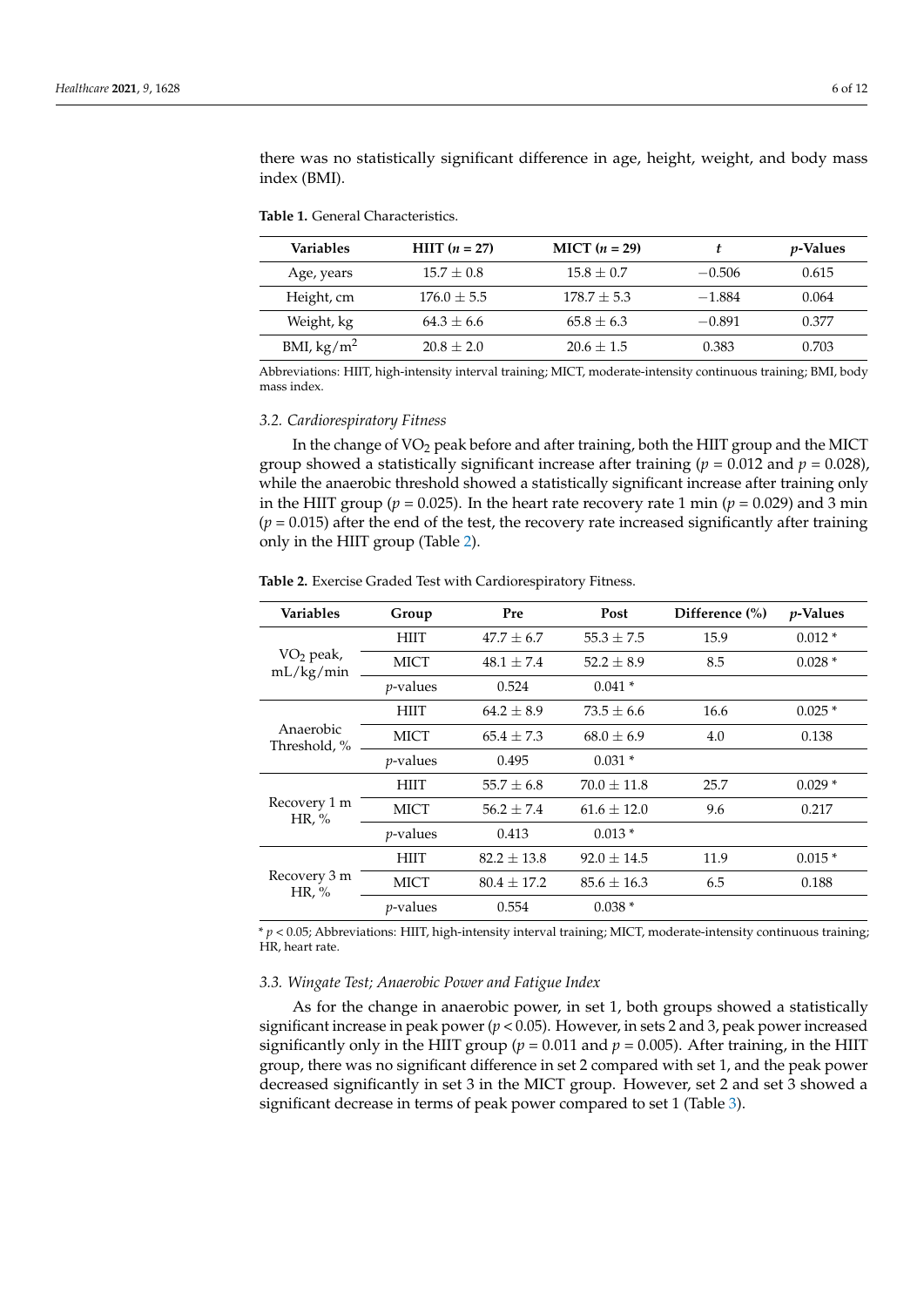| <b>Variables</b> | <b>Set</b>       | Pre                         | Post                      | Difference $(\% )$ | <i>p</i> -Values |
|------------------|------------------|-----------------------------|---------------------------|--------------------|------------------|
| <b>HIIT</b>      | 1                | $11.2 + 2.2$                | $12.6 + 1.3$              | 12.5               | $0.016*$         |
|                  | $\overline{2}$   | $10.3 \pm 1.4$ <sup>a</sup> | $11.9 + 1.6$              | 15.5               | $0.011*$         |
|                  | 3                | $9.7 \pm 1.6$ b,c           | $10.8 + 1.7$ <sup>c</sup> | 11.3               | $0.005*$         |
|                  | <i>p</i> -values | $0.034*$                    | $0.022*$                  |                    |                  |
| <b>MICT</b>      | 1                | $11.7 + 1.2$                | $12.5 + 1.1$              | 6.8                | $0.040*$         |
|                  | $\mathcal{P}$    | $10.2 \pm 1.3$ <sup>a</sup> | $10.8 + 1.5^{\text{a}}$   | 5.9                | 0.254            |
|                  | 3                | $9.4 \pm 1.5$ b,c           | $9.6 \pm 1.2$ b,c         | 2.1                | 0.163            |
|                  | <i>p</i> -values | $0.026*$                    | $0.022*$                  |                    |                  |

<span id="page-6-0"></span>**Table 3.** Peak Power per Body Weight with Wingate Test, (Peak Power/kg).

\* *p* < 0.05; <sup>a</sup>, 1 set versus 2 set; <sup>b</sup>, 2 set versus 3 set; <sup>c</sup>, 1 set versus 3 set. Abbreviations: HIIT, high-intensity interval training; MICT, moderate-intensity continuous training.

Changes in fatigue index before and after training showed similar results to anaerobic peak power.

In the HIIT group, there was a significant improvement in sets 1, 2, and 3. However, in the MICT group, only set 1 showed a significant improvement, with no significant change in sets 2 and 3 (Table [4\)](#page-6-1).

<span id="page-6-1"></span>**Table 4.** Fatigue Index with Wingate Test.

| <b>Variables</b> | <b>Set</b>       | Pre                           | Post                       | Difference $(\% )$ | <i>p</i> -Values |
|------------------|------------------|-------------------------------|----------------------------|--------------------|------------------|
| <b>HIIT</b>      | 1                | $41.0 + 12.2$                 | $35.3 \pm 7.7$             | $-14.6$            | $0.023*$         |
|                  | 2                | $47.9 + 10.4$ <sup>a</sup>    | $42.5 + 9.8$               | $-11.3$            | $0.046*$         |
|                  | 3                | 59.4 $\pm$ 9.4 <sup>b,c</sup> | $48.7 + 10.7$ c            | $-18.0$            | $0.016*$         |
|                  | <i>p</i> -values | $0.013*$                      | $0.040*$                   |                    |                  |
| <b>MICT</b>      | 1                | $43.6 + 11.9$                 | $37.7 + 9.2$               | $-13.8$            | $0.032*$         |
|                  | $\mathcal{P}$    | $49.5 + 10.2$ <sup>a</sup>    | $46.9 + 10.6$ <sup>a</sup> | $-5.3$             | 0.315            |
|                  | 3                | $57.0 \pm 11.5$ b,c           | $55.9 \pm 13.1$ b,c        | $-1.9$             | 0.265            |
|                  | <i>p</i> -values | $0.028*$                      | $0.019*$                   |                    |                  |

\* *p* < 0.05; <sup>a</sup>, 1 set versus 2 set; <sup>b</sup>, 2 set versus 3 set; <sup>c</sup>, 1 set versus 3 set. Abbreviations: HIIT, high-intensity interval training; MICT, moderate-intensity continuous training.

#### *3.4. Isokinetic Knee Muscle Strength, Power, and Endurance*

In terms of change in isokinetic knee muscle strength before and after training, at an angular velocity of 60°/s, the muscle strength increased significantly after training for both the HIIT and the MICT groups ( $p = 0.024$  and  $p = 0.016$ ). However, in comparison between groups, the HIIT group after training was significantly higher ( $p = 0.032$ ). At an angular velocity of 180◦/s, muscle power significantly increased in the HIIT group (*p* = 0.039), but at an angular velocity of 240◦/s, muscle endurance significantly increased in the MICT group ( $p = 0.033$ ) (Table [5\)](#page-7-0).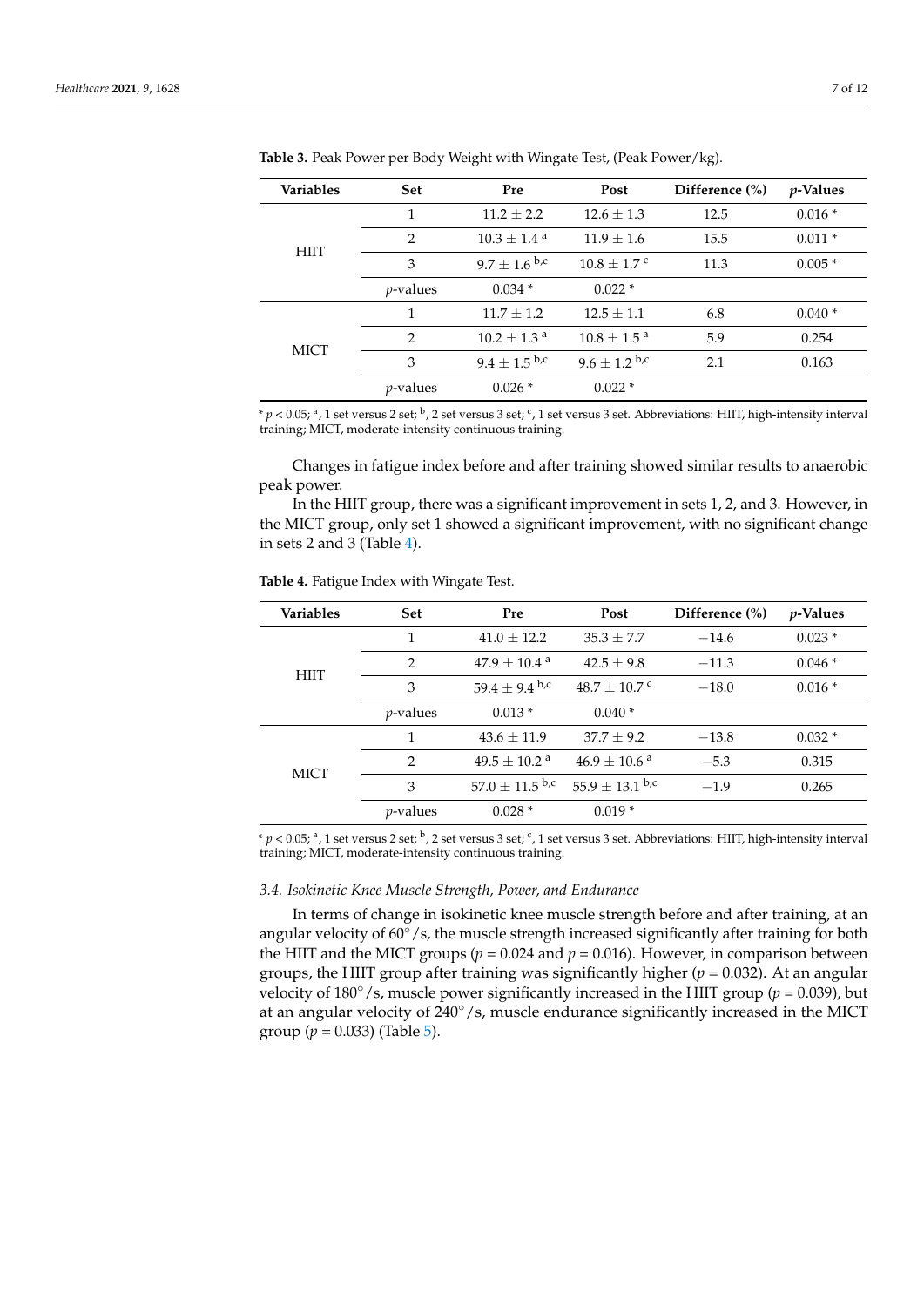| <b>Variables</b>                    | Group            | Pre               | Post              | Difference (%) | <i>p</i> -Values |
|-------------------------------------|------------------|-------------------|-------------------|----------------|------------------|
| $60^{\circ}/s$ ,<br>$Nm/kg, \%$     | <b>HIIT</b>      | $487.8 \pm 127.1$ | $532.5 \pm 120.4$ | 9.2            | $0.024*$         |
|                                     | <b>MICT</b>      | $477.6 \pm 116.0$ | $506.8 + 107.8$   | 6.0            | $0.016*$         |
|                                     | <i>p</i> -values | 0.724             | $0.032*$          |                |                  |
| $180^\circ$ /s,<br>Watt/kg, %       | <b>HIIT</b>      | $618.3 + 127.0$   | $649.8 + 135.7$   | 5.0            | $0.039*$         |
|                                     | <b>MICT</b>      | $607.6 \pm 139.1$ | $632.1 \pm 120.2$ | 4.1            | 0.231            |
|                                     | $p$ -values      | 0.629             | $0.020*$          |                |                  |
| $240^{\circ}/s$ , total<br>Joule/kg | <b>HIIT</b>      | $60.6 \pm 13.6$   | $65.9 \pm 15.1$   | 8.7            | 0.140            |
|                                     | <b>MICT</b>      | $61.4 \pm 12.3$   | $70.5 \pm 14.6$   | 14.8           | $0.033*$         |
|                                     | $p$ -values      | 0.431             | $0.039*$          |                |                  |

<span id="page-7-0"></span>**Table 5.** Isokinetic Knee Strength Test.

\* *p* < 0.05; Abbreviations: HIIT, high-intensity interval training; MICT, moderate-intensity continuous training.

## *3.5. Body Composition*

Comparing the difference in body composition before and after training showed no statistically significant difference in total fat mass, fat ratio, muscle mass, and muscle ratio for body composition. In particular, after training, fat mass decreased in both groups, but the decrease was not significant (Table [6\)](#page-7-1).

<span id="page-7-1"></span>**Table 6.** Changes in Body Composition.

| Variables             | Group            | Pre            | Post           | Difference (%) | <i>p</i> -Values |
|-----------------------|------------------|----------------|----------------|----------------|------------------|
| Fat mass, kg          | HIIT             | $7.4 \pm 1.9$  | $7.1 \pm 2.0$  | $-4.1$         | 0.174            |
|                       | <b>MICT</b>      | $7.3 + 2.1$    | $7.0 \pm 1.8$  | $-4.1$         | 0.141            |
|                       | <i>p</i> -values | 0.766          | 0.755          |                |                  |
|                       | HIIT             | $11.4 + 2.4$   | $11.3 \pm 1.9$ | $-1.3$         | 0.183            |
| Fat ratio, %          | MICT             | $11.2 + 2.1$   | $10.8 + 2.2$   | $-0.9$         | 0.210            |
|                       | <i>p</i> -values | 0.576          | 0.481          |                |                  |
| Muscle mass,<br>kg    | HIIT             | $31.0 \pm 3.2$ | $32.1 \pm 3.0$ | 3.5            | 0.774            |
|                       | MICT             | $31.9 \pm 3.1$ | $32.2 \pm 2.9$ | 0.9            | 0.813            |
|                       | <i>p</i> -values | 0.499          | 0.425          |                |                  |
| Muscle ratio,<br>$\%$ | HIIT             | $48.4 \pm 1.4$ | $50.2 \pm 1.6$ | 3.7            | 0.132            |
|                       | MICT             | $49.1 \pm 1.5$ | $49.5 \pm 1.4$ | 0.8            | 0.205            |
|                       | <i>p</i> -values | 0.299          | 0.306          |                |                  |

Abbreviations: HIIT, high-intensity interval training; MICT, moderate-intensity continuous training.

# **4. Discussion**

Soccer is a sport that requires both aerobic and anaerobic capacity, and in this study, HIIT and MICT cycle ergometers were used to train youth soccer players for 4 weeks. Cardiorespiratory fitness and muscle strength improved in HIIT and MICT groups. While HIIT increased anaerobic threshold and power, and MICT significantly improved muscle endurance.

In a previous study on CRF, MacInnis et al. [\[30\]](#page-11-0) reported that 6 sessions of shortterm HIIT over 2 weeks elicited greater increases in citrate synthase maximal activity and mitochondrial respiration in skeletal muscle compared to MICT during total work and session duration. Through a meta-analysis, Cao et al. [\[31\]](#page-11-1) confirmed that HIIT is a more effective training method for improving CRF in children and adolescents aged 6–17 years than MICT. In addition, various studies have shown that HIIT is more effective in the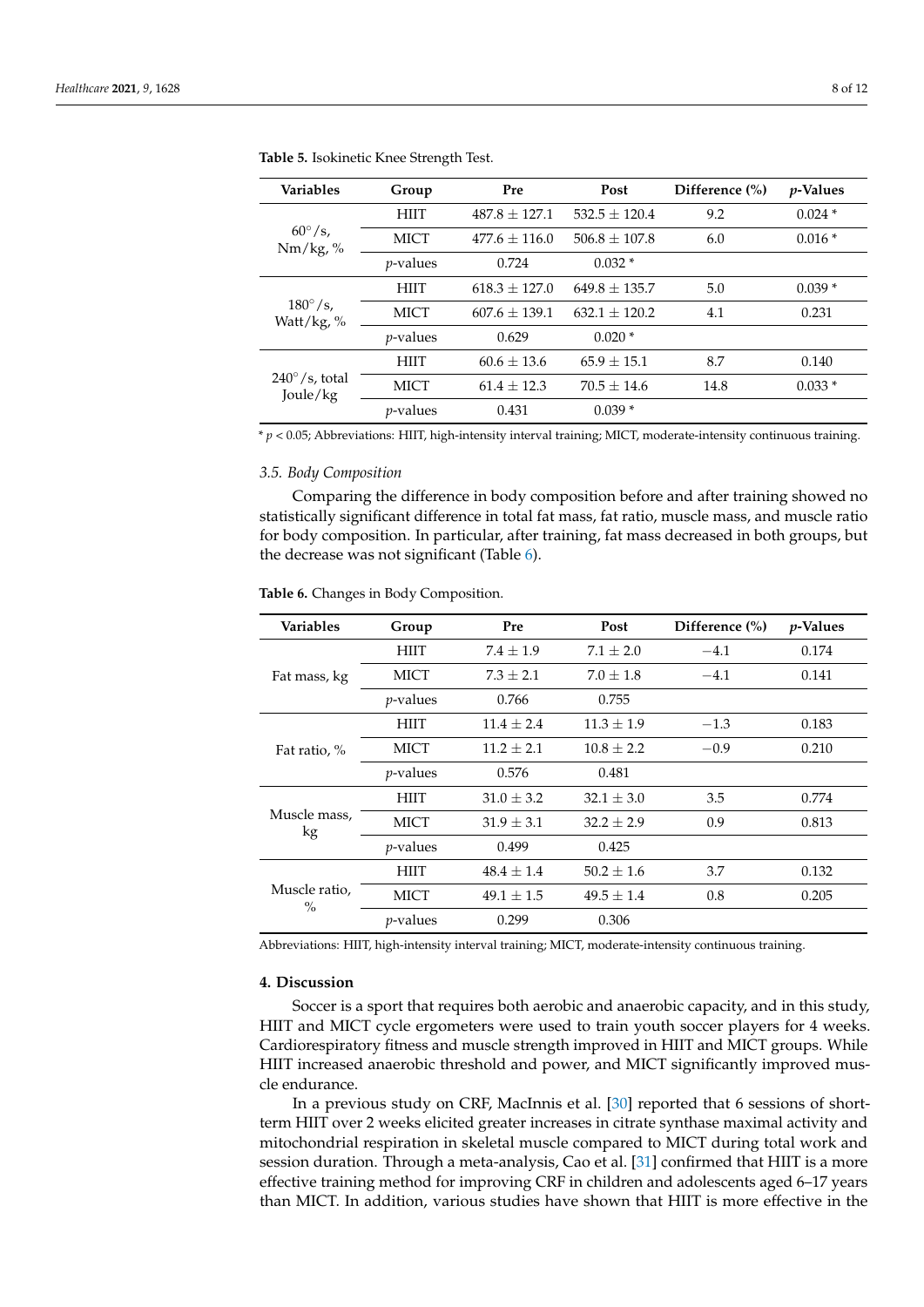central adaptation of maximal stroke volume, cardiac output, and blood volume, which are major components of CRF [\[32,](#page-11-2)[33\]](#page-11-3). The current study results suggested that anaerobic threshold and heart rate recovery improved significantly after training only in the HIIT group. In terms of  $VO<sub>2</sub>$  peak, both the HITT and MICT groups improved significantly, but the HIIT group improved more after training. These results suggest that short-term HIIT may be a more effective training method for improving CRF than MICT, even for adolescent soccer players.

Previous studies have shown that various forms of HIIT have a significant effect on anaerobic power in athletes trained for endurance enhancement [\[34](#page-11-4)[,35\]](#page-11-5). Stöggl et al. [\[35\]](#page-11-5) reported that HIIT induces greater glycolytic activity, including the formation of lactic acid, and this activity favorably acts to generate ATP at a higher rate. Therefore, short-term HIIT is thought to affect both maximal anaerobic power and neuromuscular components significantly. In this study's anaerobic power results, the peak power was significantly improved in both the HIIT and MICT groups in set 1, but only in the HIIT group in sets 2 and 3. In addition, the HIIT group maintained the peak power from set 1 to set 2 without a significant decrease. However, the MICT group showed a significant decrease in the peak power after set 1.

When measuring anaerobic fatigue in the Wingate test, the fatigue index is usually applied as a percentage of the data point's power drop to peak power and lowest power. Therefore, a high value means high fatigue, which is harmful for performance [\[36\]](#page-11-6). In the results for fatigue in this study, the fatigue index was significantly improved only in the HIIT group in all 3 sets. In the HIIT group, fatigue did not increase significantly from set 1 to set 2, but the MICT group showed a significant increase in fatigue starting in set 2. These results suggest that short-term HIIT conducted using a cycle ergometer not only increased anaerobic power but also effectively strengthened endurance for repeated high-intensity anaerobic activities.

In soccer players, quadriceps play an important role in jumping and ball kicking, and hamstrings are known to control running activity and stabilize the knee joint during turns or tackles [\[37\]](#page-11-7). Also, the role of the quadriceps and hamstrings in joint stability becomes more important as speed increases [\[7\]](#page-10-6). The measurement of isokinetic knee strength in this study revealed that peak torque of  $60°/s$  angular velocity, average power of  $180°/s$ angular velocity, and total work of  $240°/s$  angular velocity improved significantly in both groups. However, in the comparison between groups, the peak torque and average power were significantly higher in the HIIT group after training. In contrast, the total work in the MICT group became significantly stronger. Tabata et al. [\[38\]](#page-11-8) reported a significant increase in the slow angular velocity tests of 30, 60, and  $120°/s$  in participants who performed high-intensity endurance training at 90% VO<sub>2</sub> peak using a cycle ergometer, but for 30, 60 s. This is consistent with our study results, which showed no significant difference in the fast angular velocity test of 120°/s. This suggests that HIIT may be more effective when the goal is to enhance muscle and muscle power, and MICT may be a more effective training strategy when the goal is to enhance muscle endurance. Previous studies found that HIIT did not increase the total muscle cross-sectional area but did increase the cross-sectional area ratio of certain type II muscle fibers [\[38\]](#page-11-8). In addition, HIIT is known to improve neuromuscular coordination, affect muscle strength, and increase muscle power [\[39\]](#page-11-9). Therefore, it is essential to adjust the ratio of HIIT and MICT in training programs according to their purpose rather than just performing HIIT when the goal is to improve muscle function.

Body composition is determined by the quantity and quality of several factors that affect an athlete's performance and health [\[40\]](#page-11-10). When evaluating an athlete's body composition, there is a report that the most meaningful results can be derived when quantitative and qualitative analysis are evaluated simultaneously [\[41\]](#page-11-11). Quantitative analysis can evaluate body mass and fat-free mass through total body, intracellular, and extracellular water content, and qualitative analysis can monitor intra/extracellular water ratio through R–Xc graph [\[42\]](#page-11-12). However, this study focused on the changes in CRF, anaerobic power, and muscle strength related to the athlete's performance, and only quantitative analysis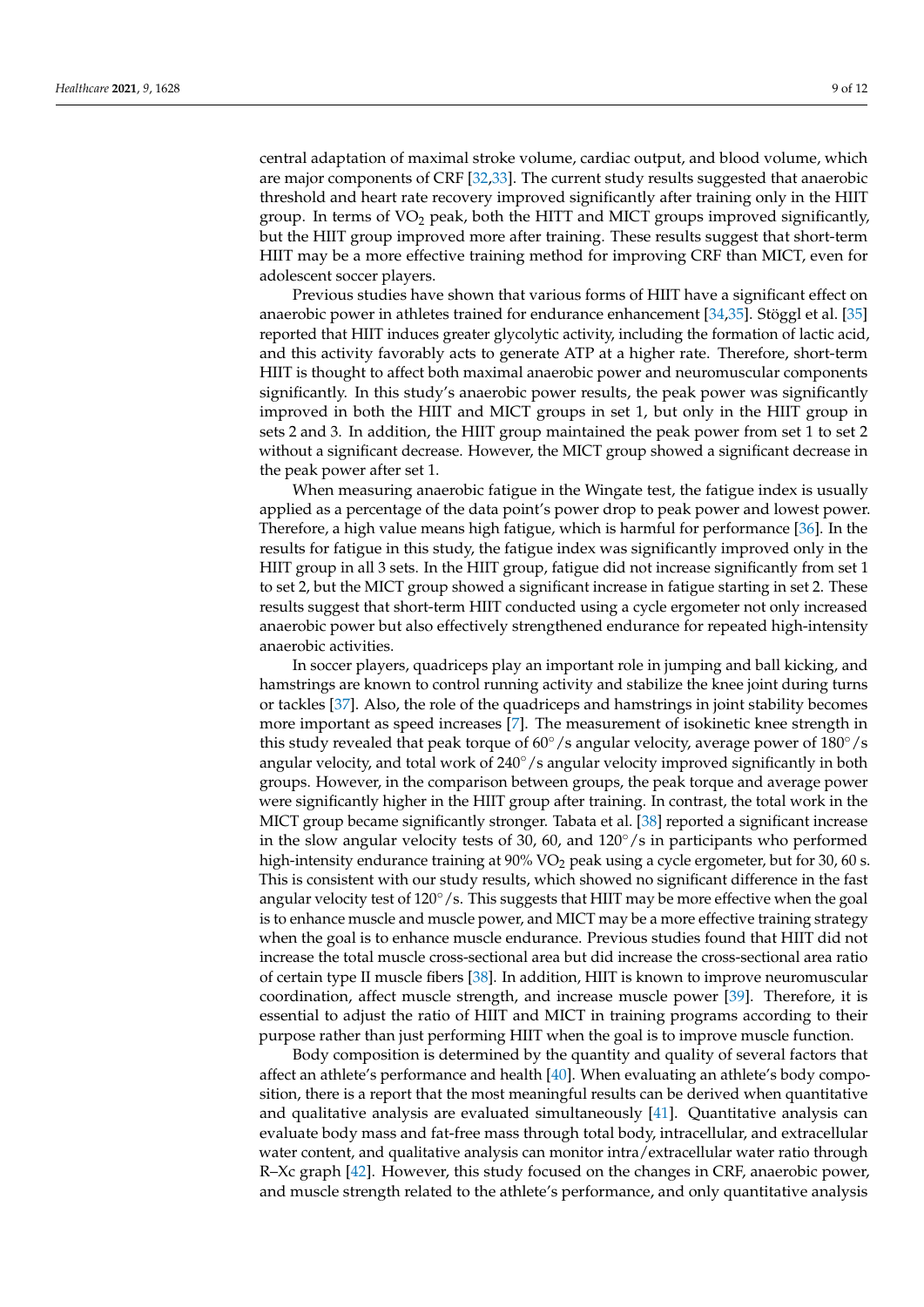was performed to confirm the changes in muscle mass and body fat through training. The quantitative analysis of the athlete's body composition suggested that there was no significant difference in all variables. In both HIIT and MICT, a period of 4 weeks is insufficient to affect body composition such as muscle and body fat. Previous studies have questioned whether HIIT has a greater effect on improving body composition than MICT [\[43,](#page-11-13)[44\]](#page-11-14). Smith et al. [\[43\]](#page-11-13) reported that there was no significant effect difference in body composition change between HIIT and MICT for 3 weeks; Nybo et al. [\[44\]](#page-11-14) also reported that short-term HIIT was effective for improving CRF but had no significant effect on muscle mass increase and body fat loss compared to long-term training. Short-term HIIT may be an effective training method in terms of time efficiency. However, in this study, it did not affect body composition. Therefore, when the goal is to improve body

rather than short-term training. The limitation of this study is that while soccer is a sport based on running, training is based on bicycles. Also, since only men were included in the study, the effects of bicycle HIIT and MICT cannot be generalized to women. In addition, since it was a short-term training, additional research should be conducted on the effect of continuous training. In our current study, a choice between the two training types was not assigned randomly. Instead, after discussing with the players and coaching staff, their preferred method was assigned. In particular, because players have to train at high intensity, the researchers adopted a method to comply with ethical guidelines.

composition, both HIIT and MICT should be implemented with long-term goals and plans

In this study, both HIIT and MICT improved  $VO<sub>2</sub>$  max. According to the previous study, these changes were non-linear in the two groups, and there was a difference between groups [\[45\]](#page-11-15). Specifically, it was reported that the continuous training group showed changes in cardiorespiratory variables before and after the lactate threshold, and that HIIT showed changes in physiological variables after the lactate threshold [\[46\]](#page-11-16). Based on this information, future research should be conducted to find the factors of change in the cell unit, muscle, and cardiopulmonary system according to the training method and intensity.

# **5. Conclusions**

After four weeks of short-term training,  $VO<sub>2</sub>$  peak, anaerobic threshold, heart rate recovery, anaerobic power, fatigue index, and isokinetic knee muscle strength and power significantly improved in the HIIT group. In the MICT group,  $VO<sub>2</sub>$  peak, muscle strength, and muscular endurance showed improvement. These findings suggest that, even for a short period of time, HIIT can help achieve improvement in the aerobic as well as anaerobic power, and recovery capacity that affect the performance improvement of adolescent soccer players compared to MICT. Therefore, short-term HIIT application is considered to be a time-efficient training strategy for adolescent soccer players who need to combine education and training.

**Author Contributions:** Conceptualization, B.F. and M.C.; methodology, Y.K.; formal analysis, B.F. and M.C.; investigation, Y.K.; writing—original draft preparation, B.F. and Y.K.; writing—review and editing, B.F. and M.C.; supervision, B.F. and M.C. All authors have read and agreed to the published version of the manuscript.

**Funding:** This research received no external funding.

**Institutional Review Board Statement:** The study was conducted according to the guidelines of the Declaration of Helsinki, and approved by the Institutional Review Board of Gangeung-Wonju National University GWNUIRB-2021-11; approval date: 25 February 2021).

**Informed Consent Statement:** Informed consent was obtained from all participants involved in the study and written informed consent has been obtained from the participants to publish this paper.

**Data Availability Statement:** The data are not publicly available due to privacy or ethical reasons.

**Conflicts of Interest:** The authors declare no conflict of interest.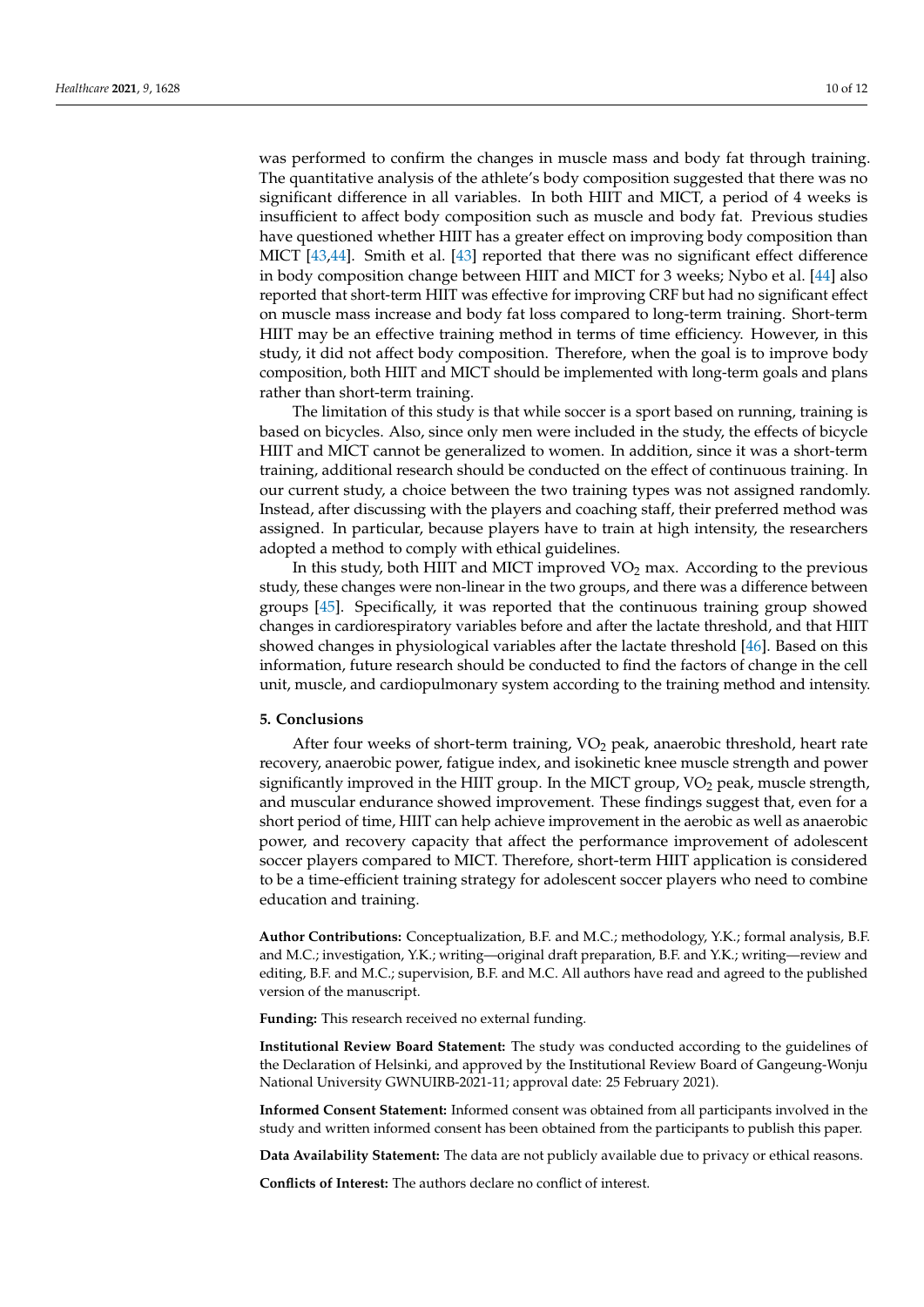# **References**

- <span id="page-10-0"></span>1. De Villarreal, E.S.; Suarez-Arrones, L.; Requena, B.; Haff, G.G.; Ferrete, C. Effects of plyometric and sprint training on physical and technical skill performance in adolescent soccer players. *J. Strength Cond. Res.* **2015**, *29*, 1894–1903. [\[CrossRef\]](http://doi.org/10.1519/JSC.0000000000000838)
- <span id="page-10-1"></span>2. Dolci, F.; Hart, N.H.; Kilding, A.E.; Chivers, P.; Piggott, B.; Spiteri, T. Physical and energetic demand of soccer: A brief review. *Strength Cond. J.* **2020**, *42*, 70–77. [\[CrossRef\]](http://doi.org/10.1519/SSC.0000000000000533)
- <span id="page-10-2"></span>3. Hoff, J.; Helgerud, J. Endurance and strength training for soccer players. *Sports Med.* **2004**, *34*, 165–180. [\[CrossRef\]](http://doi.org/10.2165/00007256-200434030-00003)
- <span id="page-10-3"></span>4. Milanović, Z.; Pantelić, S.; Sporiš, G.; Mohr, M.; Krustrup, P. Health-related physical fitness in healthy untrained men: Effects on VO2max, jump performance and flexibility of soccer and moderate-intensity continuous running. *PLoS ONE* **2015**, *10*, e0135319–e0135332. [\[CrossRef\]](http://doi.org/10.1371/journal.pone.0135319)
- <span id="page-10-4"></span>5. Wen, D.; Utesch, T.; Wu, J.; Robertson, S.; Liu, J.; Hu, G.; Chen, H. Effects of different protocols of high intensity interval training for VO2max improvements in adults: A meta-analysis of randomised controlled trials. *J. Sci. Med. Sport* **2019**, *22*, 941–947. [\[CrossRef\]](http://doi.org/10.1016/j.jsams.2019.01.013)
- <span id="page-10-5"></span>6. Meckel, Y.; Machnai, O.; Eliakim, A. Relationship among repeated sprint tests, aerobic fitness, and anaerobic fitness in elite adolescent soccer players. *J. Strength Cond. Res.* **2009**, *23*, 163–169. [\[CrossRef\]](http://doi.org/10.1519/JSC.0b013e31818b9651)
- <span id="page-10-6"></span>7. Cometti, G.; Maffiuletti, N.; Pousson, M.; Chatard, J.-C.; Maffulli, N. Isokinetic strength and anaerobic power of elite, subelite and amateur French soccer players. *Int. J. Sports Med.* **2001**, *22*, 45–51. [\[CrossRef\]](http://doi.org/10.1055/s-2001-11331)
- <span id="page-10-7"></span>8. Castagna, C.; D'Ottavio, S.; Abt, G. Activity profile of young soccer players during actual match play. *J. Strength Cond. Res.* **2003**, *17*, 775–780.
- <span id="page-10-8"></span>9. Wisløff, U.; Castagna, C.; Helgerud, J.; Jones, R.; Hoff, J. Strong correlation of maximal squat strength with sprint performance and vertical jump height in elite soccer players. *Br. J. Sports Med.* **2004**, *38*, 285–288. [\[CrossRef\]](http://doi.org/10.1136/bjsm.2002.002071)
- <span id="page-10-9"></span>10. Coratella, G.; Beato, M.; Schena, F. Correlation between quadriceps and hamstrings inter-limb strength asymmetry with change of direction and sprint in U21 elite soccer-players. *Hum. Mov. Sci.* **2018**, *59*, 81–87. [\[CrossRef\]](http://doi.org/10.1016/j.humov.2018.03.016)
- <span id="page-10-10"></span>11. Buchheit, M.; Laursen, P.B. High-intensity interval training, solutions to the programming puzzle. *Sports Med.* **2013**, *43*, 313–338. [\[CrossRef\]](http://doi.org/10.1007/s40279-013-0029-x) [\[PubMed\]](http://www.ncbi.nlm.nih.gov/pubmed/23539308)
- <span id="page-10-11"></span>12. Laursen, P.B.; Jenkins, D.G. The scientific basis for high-intensity interval training. *Sports Med.* **2002**, *32*, 53–73. [\[CrossRef\]](http://doi.org/10.2165/00007256-200232010-00003) [\[PubMed\]](http://www.ncbi.nlm.nih.gov/pubmed/11772161)
- <span id="page-10-12"></span>13. Astorino, T.A.; Allen, R.P.; Roberson, D.W.; Jurancich, M. Effect of high-intensity interval training on cardiovascular function, VO2max, and muscular force. *J. Strength Cond. Res.* **2012**, *26*, 138–145. [\[CrossRef\]](http://doi.org/10.1519/JSC.0b013e318218dd77)
- <span id="page-10-13"></span>14. Sarkar, S.; Chatterjee, S.; Dey, S.K. Effect of 8 weeks high intensity interval training on maximum oxygen uptake capacity and related cardio-respiratory parameters at anaerobic threshold level of indian male field hockey players. *Eur. J. Phys. Educ. Sport Sci.* **2019**, *5*, 106–116.
- <span id="page-10-14"></span>15. Mosey, T. High intensity interval training in youth soccer players-using fitness testing results practically. *J. Aust. Strength Cond.* **2009**, *17*, 49–51.
- <span id="page-10-15"></span>16. Costigan, S.A.; Eather, N.; Plotnikoff, R.; Taaffe, D.R.; Lubans, D.R. High-intensity interval training for improving health-related fitness in adolescents: A systematic review and meta-analysis. *Br. J. Sports Med.* **2015**, *49*, 1253–1261. [\[CrossRef\]](http://doi.org/10.1136/bjsports-2014-094490)
- <span id="page-10-16"></span>17. Reljic, D.; Lampe, D.; Wolf, F.; Zopf, Y.; Herrmann, H.J.; Fischer, J. Prevalence and predictors of dropout from high-intensity interval training in sedentary individuals: A meta-analysis. *Scand. J. Med. Sci. Sports* **2019**, *29*, 1288–1304. [\[CrossRef\]](http://doi.org/10.1111/sms.13452)
- <span id="page-10-17"></span>18. Ko, D.-H.; Choi, Y.-C.; Lee, D.-S. The effect of short-term wingate-based high intensity interval training on anaerobic power and isokinetic muscle function in adolescent badminton players. *Children* **2021**, *8*, 458. [\[CrossRef\]](http://doi.org/10.3390/children8060458) [\[PubMed\]](http://www.ncbi.nlm.nih.gov/pubmed/34072755)
- <span id="page-10-18"></span>19. Kozinc, Ž.; Sarabon, N. Common running overuse injuries and prevention. *Montenegrin J. Sports Sci. Med.* **2017**, *6*, 67. [\[CrossRef\]](http://doi.org/10.26773/mjssm.2017.09.009)
- <span id="page-10-19"></span>20. ACSM. *ACSM's Health-Related Physical Fitness Assessment Manual*; Lippincott Williams & Wilkins: Philadelphia, PA, USA, 2013.
- <span id="page-10-20"></span>21. Lim, J.S.; Hwang, J.S.; Lee, J.A.; Kim, D.H.; Park, K.D.; Jeong, J.S.; Cheon, G.J. Cross-calibration of multi-frequency bioelectrical impedance analysis with eight-point tactile electrodes and dual-energy X-ray absorptiometry for assessment of body composition in healthy children aged 6–18 years. *Pediatrics Int.* **2009**, *51*, 263–268. [\[CrossRef\]](http://doi.org/10.1111/j.1442-200X.2008.02698.x)
- <span id="page-10-21"></span>22. Nickerson, B.S.; Snarr, R.L.; Ryan, G.A. Validity of foot-to-foot bioelectrical impedance for estimating body composition in NCAA Division I male athletes: A 3-compartment model comparison. *J. Strength Cond. Res.* **2019**, *33*, 3361–3366. [\[CrossRef\]](http://doi.org/10.1519/JSC.0000000000002999) [\[PubMed\]](http://www.ncbi.nlm.nih.gov/pubmed/30789577)
- <span id="page-10-22"></span>23. McLester, C.N.; Nickerson, B.S.; Kliszczewicz, B.M.; McLester, J.R. Reliability and agreement of various InBody body composition analyzers as compared to dual-energy X-ray absorptiometry in healthy men and women. *J. Clin. Densitom.* **2020**, *23*, 443–450. [\[CrossRef\]](http://doi.org/10.1016/j.jocd.2018.10.008) [\[PubMed\]](http://www.ncbi.nlm.nih.gov/pubmed/30472111)
- <span id="page-10-23"></span>24. Van der Cammen-van, M.H.; IJsselstijn, H.; Takken, T.; Willemsen, S.P.; Tibboel, D.; Stam, H.J.; van den Berg-Emons, R.J. Exercise testing of pre-school children using the Bruce treadmill protocol: New reference values. *Eur. J. Appl. Physiol.* **2010**, *108*, 393–399. [\[CrossRef\]](http://doi.org/10.1007/s00421-009-1236-x) [\[PubMed\]](http://www.ncbi.nlm.nih.gov/pubmed/19821120)
- <span id="page-10-24"></span>25. Lewith, H.; Pandit, J.J. Lung ventilation and the physiology of breathing. *Surgery* **2020**, *38*, 233–239. [\[CrossRef\]](http://doi.org/10.1016/j.mpsur.2020.03.005)
- <span id="page-10-25"></span>26. Bar-Or, O. The Wingate anaerobic test an update on methodology, reliability and validity. *Sports Med.* **1987**, *4*, 381–394. [\[CrossRef\]](http://doi.org/10.2165/00007256-198704060-00001)
- <span id="page-10-26"></span>27. Muñoz-Bermejo, L.; Pérez-Gómez, J.; Manzano, F.; Collado-Mateo, D.; Villafaina, S.; Adsuar, J.C. Reliability of isokinetic knee strength measurements in children: A systematic review and meta-analysis. *PLoS ONE* **2019**, *14*, e0226274–e0226288. [\[CrossRef\]](http://doi.org/10.1371/journal.pone.0226274)
- <span id="page-10-27"></span>28. Breenfeldt Andersen, A.; Bejder, J.; Bonne, T.; Olsen, N.V.; Nordsborg, N. Repeated Wingate sprints is a feasible high-quality training strategy in moderate hypoxia. *PLoS ONE* **2020**, *15*, e0242439–e0242451. [\[CrossRef\]](http://doi.org/10.1371/journal.pone.0242439) [\[PubMed\]](http://www.ncbi.nlm.nih.gov/pubmed/33186393)
- <span id="page-10-28"></span>29. ACSM. *ACSM's Guidelines for Exercise Testing and Prescription*, 10th ed.; Lippincott Williams & Wilkins: Philadelphia, PA, USA, 2017.